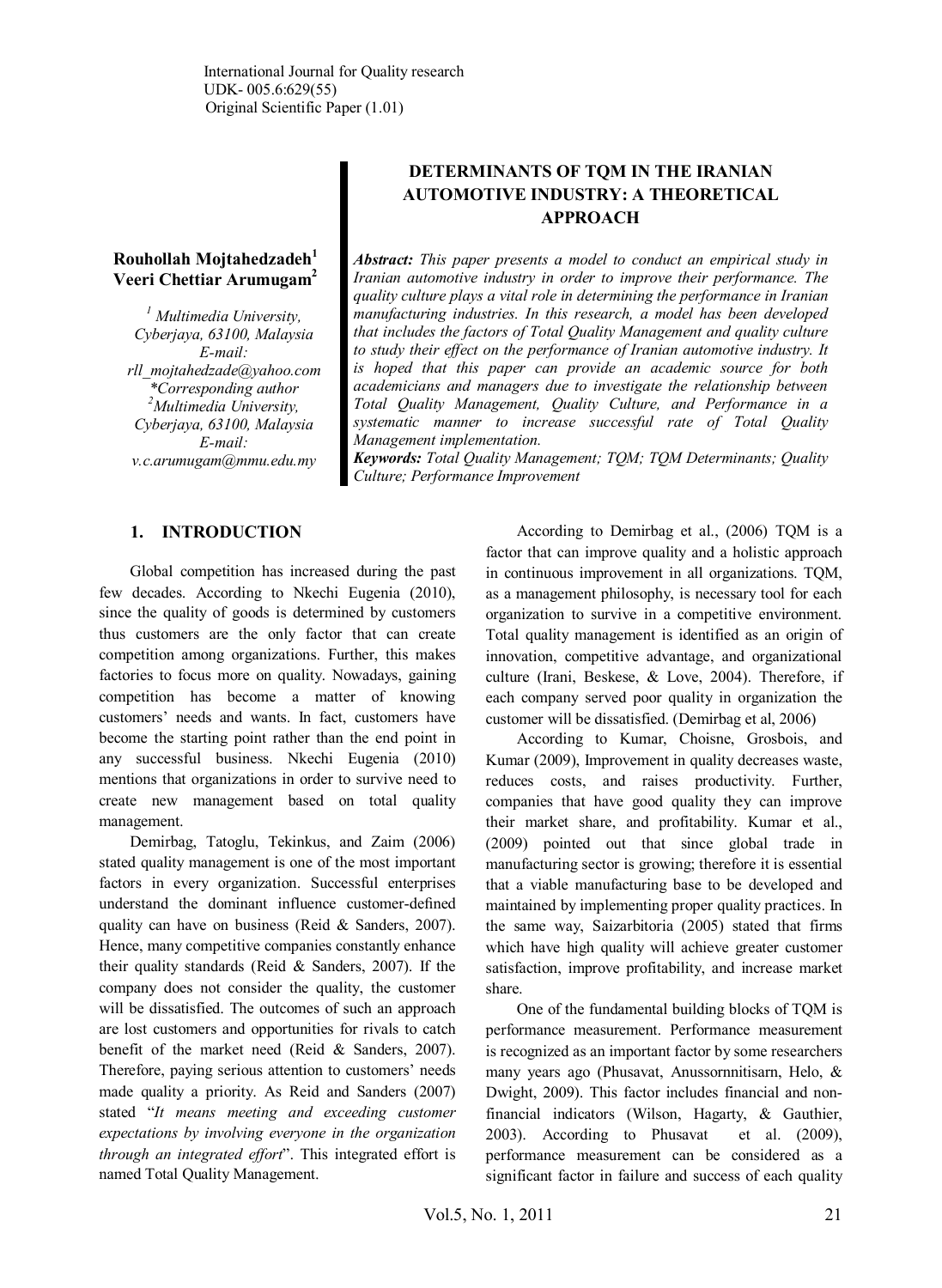

effort of the organization. All in all, based on the above, this study attempts to improve the performance through TQM perspective.

## **2. PROBLEMS FACED BY AUTOMOBILE INDUSTRY IN IRAN**

The Iranian automobile industry began in the early 1960s. Khodro established by some Iranian experts in early of 1962. The first automobile was produced as a national car (Paykan) for many years and this car was produced from 1979 to 2005. Paykan was very popular among Iranian people. At the moment, Iran khodro and Saipa are two of the biggest producers of automobile in Iran (Abedini & Peridy, 2009). Iran Khodro, The largest Iran automaker, had 60 percent market share whereas Siapa occupied 35 percent of Iran's market share in 2003 (Afsharipour & Afshari & Amin, 2006). Currently, Iran is the twentieth largest automaker in the world and the biggest among Middle East countries. According to Abedini and Peridy (2009), there are many advantages in Iranian Automobile Industry. Automobile industry is the second most active industry in country after oil and gas. According to Abedini and Peridy (2009), the capacity in this industry is very high. The other most important advantage is easy accessibility to Middle East market due to Iran's geographical position. Despite these advantages, the products of Iran automakers have not been widely exported yet because they are not able to compete with their rivals on quality. Low quality in production is the biggest problem faced by industry of the country.

Haeri (2005) addressed lack of strong and capable leaders as the main problem faced by Iranian automobile industry. The leadership is a key issue because leadership is one of the most important factors of total quality management (Haeri, 2005). Leaders who really want to commit to making fundamental changes. One of the important roles of management leadership is increasing quality and but leadership can also improve profit; satisfy customers, and promote market share. In the same way, Rad (2006) cited numerous organizations and firms had difficulties in performing TQM. According to Rad (2006), lack of strong leadership was one of their main failure factors in TQM implementation.

Haeri (2005) also mentioned that the training is another critical success factor in TQM implementation of the Iranian Automobile Industry. Education and

training has crucial role in automobile industry because people who are working in this industry must be able to work in many sections and they must be familiar with new systems. Rad (2006) pointed out that education & training is a very significant tool for enhancing and improving skills related to an organization's beliefs and values. This helps organizations to turn their cultures based on quality issue. Unfortunately, training and education issue surrounded Iranian Automobile Industry.

The other most important quality aspect in Iranian automobile industry is customer focus. The main aim of customer focus is satisfying customers and providing their requirements. Some of the companies are very successful because they have established a strong relationship with customers in order to use customer's suggestion in the process of making decision. Consequently, customers can have a close relationship with other sections of organization. As Haeri (2005) stated customers' feedback can be applied in manufacturing line. Satisfying customer is an essential task for pursuing customer focus efforts (Haeri, 2005 & Rad, 2006).

During the past years, Iranian car manufacturing companies have produced various products to some extent. In spite of all their efforts, it seems that have taken place; they are still behind global car industry standards. As demonstrated by Sanayei, Dolatabady and Shafeai (2008) and Ilias (2009), several investigations show that production capacities of the Iranian manufacturers are not economical and manufacturing devises are not in a proper operation condition. According to their study, the market is rather exclusive and the capacity of automobile manufacturing technology in the country still seems to be unutilized. Sanayei (2008) further states that the offered prices are somewhat high and customers were being served poorly. Rad (2006) pointed out that process management is an approach that can solve these problems. It is because process management cannot only improve quality but can also reduce the price of automobiles in Iran. Moreover, other benefit of this approach is to promote service design in order to embrace continuous improvement. Further, Shahbazipour (2008) stated that proper process management is a key to engage organization employees in taking responsibility for satisfying the customers.

Shahbazipour (2008) emphasized on human resource management as another problem faced by Iranian automating Industry. This critical issue is one of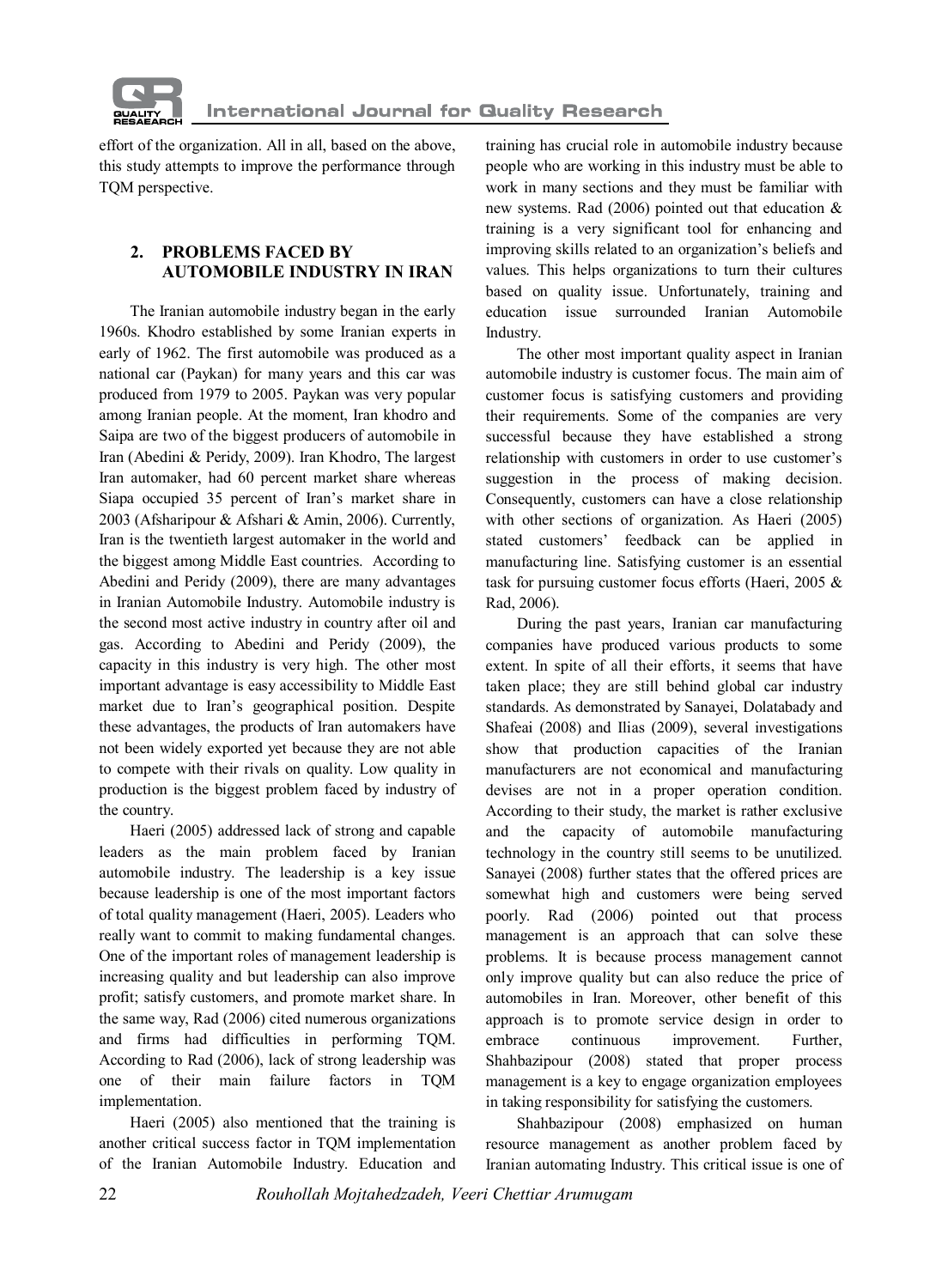



the most manageable problems that help achieve goals and provide motivation for employees and increase employee satisfaction. The tight relationship between human resource and quality improvement made it a viable discussion on TQM practices for Iran automakers. Another major problem in Iranian Automobile Industry is quality fluctuation among products. According to automakers' statements, the cause is linked to supply chain management. A qualified supplier can increase the quality of manufactured products. Supplier quality evaluation has been recognized as a comprehensive management paradigm for enhancing quality of automobiles and enforcing competitive advantage. Forouzan and Mirassadallahi (2009) stated that suppliers had significant impact on success of TOM program in Iranian Automobile Industry.

According to Forouzan and Mirassadallahi (2009), the most important concern for Iran's auto industry is the quality of products. As Iran makes move to stimulate WTO accession talks, the quality will become more important issue to Iran automobile industry in order to compete with international competitors (Forouzan & Mirassadallahi, 2009). Indeed, if they do not consider quality issue, they will lose their market share in a competitive market. However, due to economic sanctions, protectionist approach of government, and several other reasons the quality of the products of Iran's auto industry is on a downwards trend because of the lack of competition in domestic market (Forouzan & Mirassadallahi, 2009).

## **3. TOTAL QUALITY MANAGEMENT**

Kumar et al. (2009) defined Total Quality Management (TQM) as a comprehensive process to improving quality, productivity, and competitiveness in the international marketplace. Yang (2005) provided more details in which total quality management is a general section of management which this factor emphasize on competitive advantage, quality improvement, customer requirements. According to Yang (2005), total quality management has positive impact on facilitating solving problem and decisionmaking process. TQM also has an important role in continuous improvement of organization (Kumar et al, 2009).

According to Rad (2006), TQM cannot only help organization to increase customer satisfaction but also help firms to form an effective culture. There is a general agreement that TQM is a way to manage an organization for developing its overall effectiveness to compete internationally (Easton and Jarrell, 1998; Handfield, Ghosh and Fawcett, 1998; Hendricks and Singhal, 1997; Anderson, Rungtusanatham & Schroeder, 1994; Kanji and Tambi, 1999; Kunst & Lemmink, 2000).

According to Al-khalifa and Aspinwall (2008), the level of awareness and knowledge of TQM has been increased considerably during last decade. Many studies have investigated such Critical Success Factors (CSFs) of TQM implementation.

Some CSFs such as leadership, HRM, and customer focus were widely addressed by Karuppusami and Gandhinathan (2006) and Al-khalifa et al. (2008). Some other CSFs like top management support, training and education, process management, supplier quality management, and customer centric were investigated by Saraph, Benson and Schroeder (1989), Black and Porter (1996), Motwani (2001), Antony, Leung, Knowles and Gosh (2002), and Sila and Ebrahimpour (2005). These studies were carried out through many disciplines involving review of the literature, case studies and empirical researches (Karuppusami & Gandhinathan, 2006).

The advantages of total quality management are to increase profit, to satisfy customer, to develop market share, and to create competitive advantage (Rad, 2006). However, sometimes TQM implementation cannot end with these advantages (Seetharaman, Sreenivasan & Boon, 2006). This is why Critical Success Factors of TQM implementation should be investigated for each country and industry separately. This idea is enforced when many of the literatures were reviewed. According to review of literatures in TQM discipline, majority of the empirical researches were conducted in countries such as USA, Canada, and UK. However, there are no sufficient studies in developing countries (Thiagarajan and Zairi, 1998), and especially among the Middle East countries (Najeh and Kara-Zaitri, 2007).

## **4. QUALITY CULTURE**

Quality culture is one of the most important factors for improving performance. According to Ehlers (2009), without proper quality culture company cannot be successful in enhancing its performance. Ehlers (2009) and Rad (2006) indicated that quality culture is related to many factors such as technology, organizational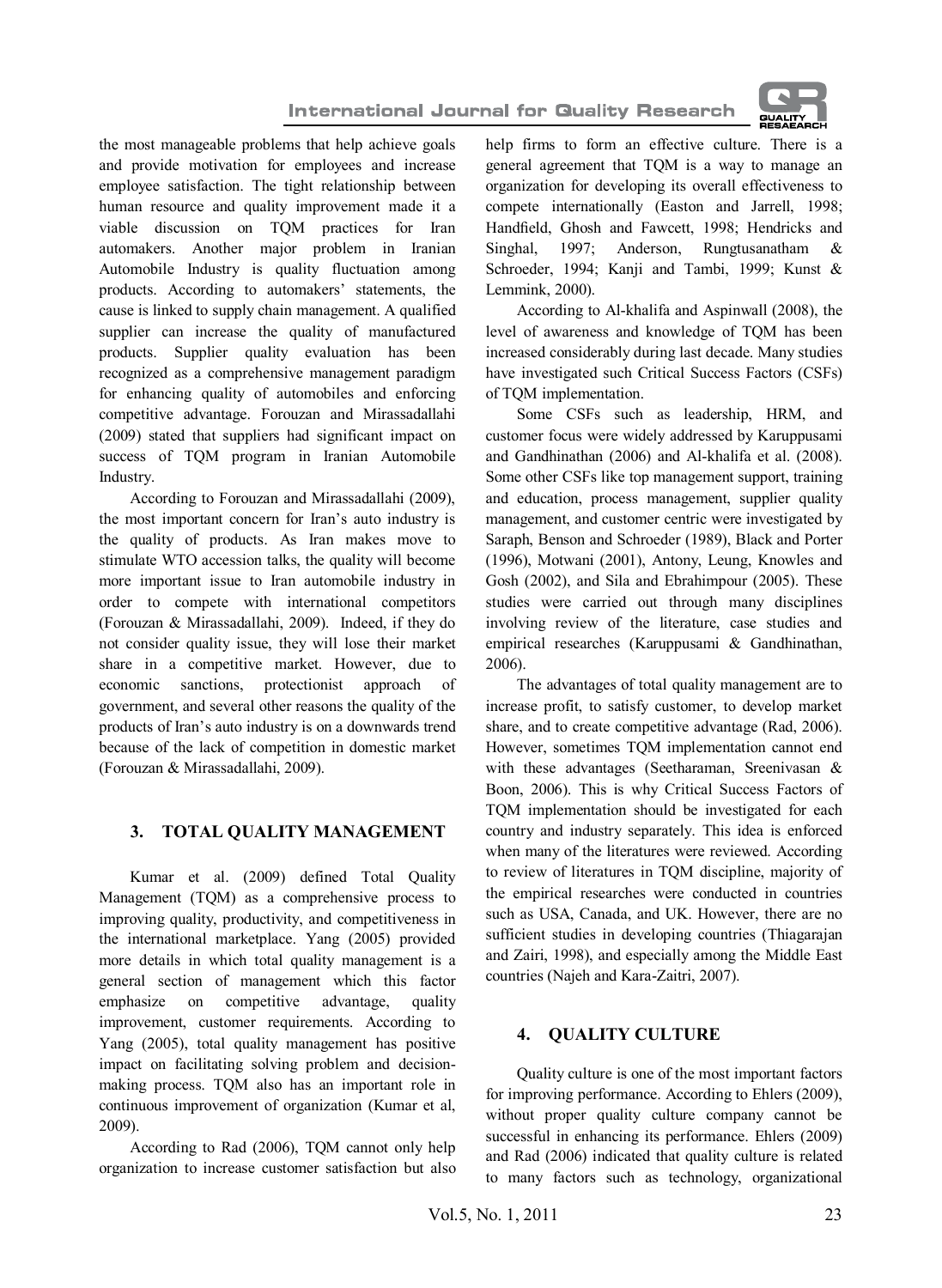

culture, service design, process management, business strategy, and decision making of organization. Ehlers (2009) believed that quality culture can be effective in performance improvement and this factor is vital for successful TQM implementation. This is also supported by Fotopoulos and Psomas (2009).

According to Fotopoulos and Psomas (2009), quality culture can help in problem solving, and improving training of employees. They also found a linkage between quality culture and supplier quality management. According to Rad (2006) and Zadry (2005), quality culture is an important factor for successful TQM implementation. Al-Khalifa et al. (2008) aimed to determine the impact of total quality management implementation on United Kingdom industries. According to this study, the factors of TQM were leadership, measurement and feedback, improvement tools and techniques, continuous improvement, quality management, systems and processes, human resource management, resources, education and training, and quality culture. The result showed that leadership and quality culture are the most important factors of total quality management in UK industry. This study also motivated employees to create a quality culture. Quality culture was studied by many researchers included Oakland et al. (1995), Kanji et al. (1997) and Al-khalifa et al. (2001). According to these studies, quality culture is a powerful factor in TQM implementation.

#### **5. TQM AND QUALITY CULTURE**

According to Hansson and Klefsjo (2003), the components of total quality management consist of supplier management, leadership, customer focus, service design, HRM. These components shaped the TQM. However, TQM can be successfully implemented through quality of culture (Zadry, 2005). Similar to Zadry (2005), Al-Nofal, Zairi, and Ahmed (2004) stated that quality culture can have positive influence on TQM implementation. In contrast, Kanapathy (2008) claimed that top management commitment or leadership is the most important factor in implementing TQM. However, many researchers stated that leadership not only applied as a supporting factor for quality culture but also was very effective in improving performance of such organization. Hence, it can be stated that quality culture has positive impact on performance improvement. Lai (2003) conducted a study about TQM implementation in

manufacturing industries in Spain. As Lai (2003) stated, education and training as one of the TQM dimensions can be efficient in changing and developing quality culture during TQM implementation. According to Lai (2003), in order to succeed in TQM implementation, Spain's manufacturing industries need to pay serious attention to quality culture as mediate success factor. However, quality culture does not change in a short time because for changing this factor, the company needs a long-term process.

#### **6. PERFORMANCE AND QUALITY CULTURE**

Deming (1982, 1986) and Juran (1982) believed that quality can have positive impact on improving performance. The linkage between quality and performance improvement was widely investigated by Prajogo and Sohal (2006), Hendricks and Singhal (1997, 2001), Kaynak (2003), Easton and Jarrell (1998), Powell (1995), Samson and Terziovski (1999). The relationship between quality and performance improvement was addressed for manufacturing firms by Motwani, Mahmoud and Rice (1994) and Christiansen and Lee (1994), for service organizations by Kanji and Tambi (1999) and Brah, Wong and Rao (2000) or a combination of manufacturing and service firms by Powell (1995), Hendricks and Singhal (1997), and Easton and Jarrell (1998). According to these studies, effective quality implementation leads to performance improvement. In line with these studies, Terziovski, Power and Sohal (2003) carried out a research on 400 of Australian companies. According to this study, they found quality culture as a significant factor that had positive impact on performance. Similar to above researchers, Demirbag et al (2006) and Kaynak (2003) emphasized on positive impact of quality on performance improvement.

Abdullah et al. (2008, 2009) studied the relationship between TQM, quality, and performance measurement. Abdullah et al. (2008, 2009) identified six critical success factors that influenced performance improvement. Similar to Abdullah et al. (2008, 2009), Ahire and Golhar and Waller (1996) stated that quality culture can be used as a mediator between total quality management and performance. Lai (2003) represented the development process of a quality culture. According to Lai (2003), all components of an organization must be integrated within a quality culture. According to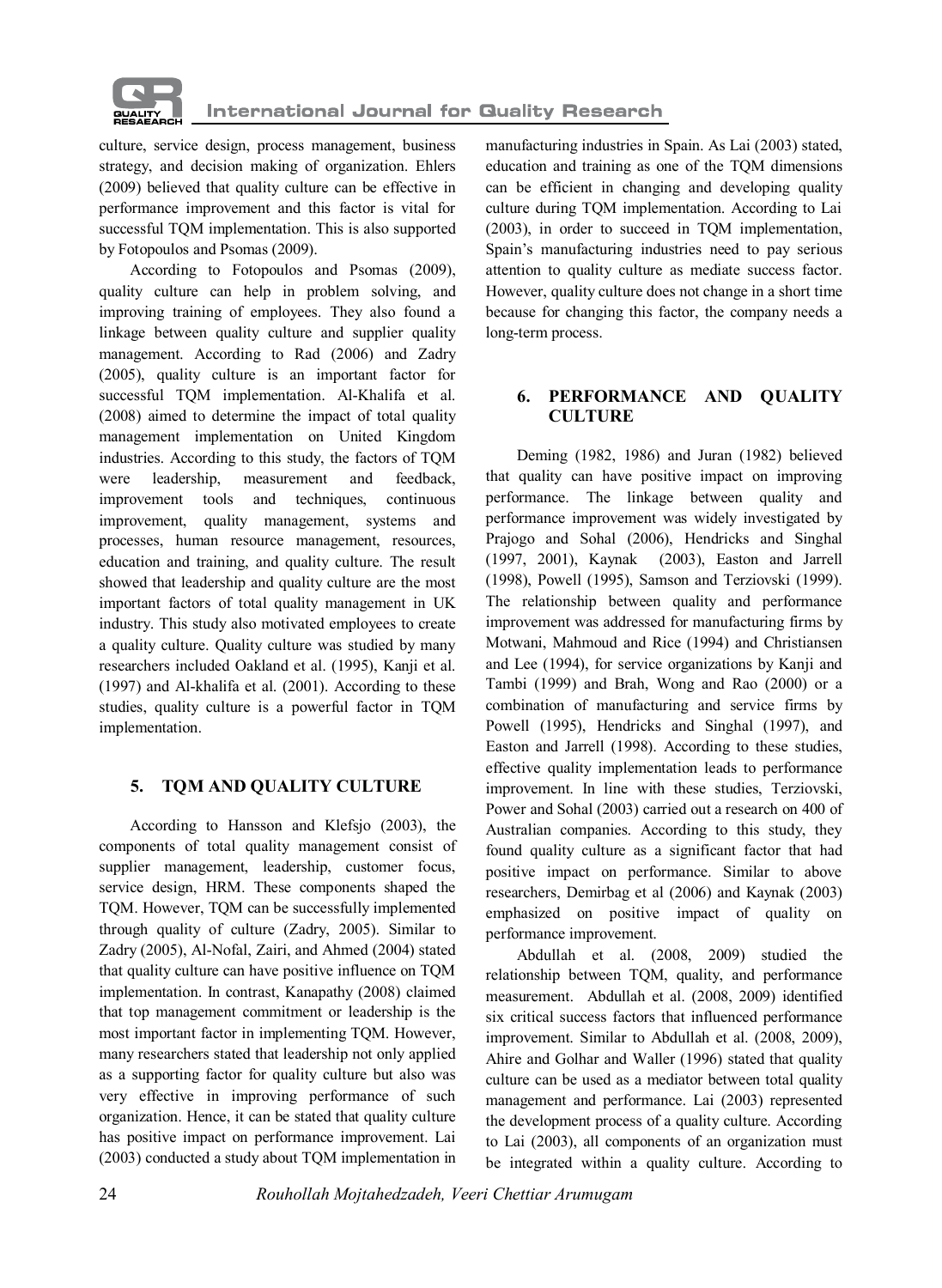



Abdullah et al. (2008), there is a positive connection between TQM and quality culture. On the other hand, there is a positive connection between quality culture and performance measurement. Hence, quality culture can be considered as intervening variable between TQM and performance measurement.

Rad (2006) indicated the influence of quality culture on the success of TQM in Iranian industries. This survey carried out among Iranian managers and employees. The survey's findings represented that the elements of TQM (customer focus, process management, leadership, and human resource

management) had a positive impact on the performance of Iranian industry. This study also mentioned that total quality management needs a quality culture for supporting its factors. In fact, quality culture should be compatible with the values and the fundamental principles of TQM approach. TQM needs a new culture. According to Rad (2006), quality culture is an important factor for successful TQM program among Iranian industries. Further, total quality management is successful when this factor is related to quality culture (Rad, 2006).

*Table 1: The Seven TQM*

| <b>TQM</b>   | <b>SOURCE</b>                                                                                                                                               | <b>MODEL</b>          |
|--------------|-------------------------------------------------------------------------------------------------------------------------------------------------------------|-----------------------|
|              | Salaheldin (2009) Qatar; Brah and Lim (2006) Singapore; Kozak et al. (2007)                                                                                 | SEM, MR, MR           |
| Management   | Turkey;                                                                                                                                                     |                       |
| Leadership   | Al-Khalifa et al. (2008) UK; Hayat M.Awan et al (2008) Pakistan;                                                                                            | MR, MR                |
|              | Demirbag et al. (2006) Turkey; Manuela S.Macinati (2008) Italy;                                                                                             | SEM, MR               |
|              | Zulnaidi Ya Acob (2008) Malaysian; Arawati (2005) Malaysian; Abdullah et al(2007,2008)                                                                      | SEM, SEM              |
|              | Malaysian; Fryer et al (2007) UK; Li et al. (2003) China.                                                                                                   | SEM, MR, MR           |
|              | Ou et al. (2007) Taiwan; Conca et al. (2004) Malaysian; Sila (2007) USA; Hale Kaynak                                                                        | SEM, MR SEM,          |
|              | (2003) USA; Nair (2006) USA; Kumar et al. (2009) Canada;                                                                                                    | SEM, MR, MR           |
|              | Karuppusami et al (2006) India; Nofal et al. (2005) Malaysian; Zehir et al. (2010) Turkey;                                                                  | MR, MR                |
|              | Zadry (2005) Malaysia; Jung et.al (2009) USA                                                                                                                | MR, MR, SEM           |
|              | Tari et al. (2006) Spain; Sila (2005) USA                                                                                                                   | SEM, SEM              |
| Education    | Al-khalifa et al. (2008) UK; Demirbag et al. (2006) Turkish; Conca et al.                                                                                   | MR, SEM, MR           |
| and Training | (2004) Malaysia                                                                                                                                             |                       |
|              | Hale kaynak (2003) USA; Abdullah et al. (2007,2008) Malaysia                                                                                                | SEM, SEM              |
|              | Karuppusami et al. (2006) India; Fryer et al. (2007) UK; Zadry (2005) Malaysia                                                                              | MR, MR, MR            |
|              | Nofal et al. (2005) Malaysian; Salaheldin (2009) Oatar; Antony et al. (2002) Hong kong;                                                                     | MR, SEM               |
|              |                                                                                                                                                             | MR                    |
|              | Hayat M. Awan et al (2008) Pakistan; Al-khalifa et al. (2008) UK; Brah and Lim (2006)<br>Singapore                                                          | MR, MR, MR            |
| Customer     | Conca et al. (2004) Malaysia; Ou et al. (2007) Taiwan;                                                                                                      | MR, SEM               |
| Focus        | Sila (2007) USA; Nair (2006) USA; Zulnaidi Ya Acob (2008) Malaysia;                                                                                         | SEM, MR, SEM          |
|              | Arwati (2005) Malaysia; Li et al (2003) China; Abdullah et al. (2007) Malaysia                                                                              | SEM, MR, SEM          |
|              | Karuppusami et al. (2006) India; Zehir et al. (2010) Turkey; Zadry (2005) Malaysia                                                                          | MR, MR, MR            |
|              | Nofal et al. (2005) Malaysia; Tari et al. (2006) Spain; Sila (2005) USA                                                                                     | MR, SEM, SEM          |
| Process      | khalifa Al-khalifa (2008) UK; Demirg et al. (2006) Turkish; Brah and Lim (2006) Singapor                                                                    | MR, SEM, MR           |
| Management   | Conca et al. (2004) Malaysia; Ou et al. (2007) Taiwan; Sila (2007) USA                                                                                      | MR, SEM, SEM          |
|              | Manuela S. Macinati (2008) Italy; Hale Kaynak (2003) USA; Nair (2006) USA                                                                                   | MR, SEM, MR           |
|              | Karuppusami et al. (2006) India; Fryer et al. (2007) UK; Nofal et al (2005) Malaysia; Zehir<br>et al. (2010) Turkey; Abdullah et al. (2007,2008) Malaysian; | MR, MR, MR,<br>MR, MR |
|              | Jung et.al (2009) USA; Tari et al. (2006) Spain; Sila (2005) USA                                                                                            | SEM, SEM, SEM         |
| Service      | Li et al. (2003) China; Karuppusami et al. (2006) India; Hale Kayank (2003) USA; Zadry                                                                      | MR, MR,               |
| Design       | (2005) Malaysia; Salaheldin (2009) Qatar; Zulnaidi Ya'Acob(2008) Malaysia;<br>Arawati                                                                       | SEM, MR, SEM,         |
|              | (2005) Malaysia                                                                                                                                             | <b>SEM, SEM</b>       |
| Human        | Hayat M. Awan et al (2008) Pakistan; Tari et al (2006) Spain; Sila (2005) USA; Sila (2007)                                                                  | MR, SEM, SEM,         |
| Resource     | USA; Zulnaidi Ya Acob (2008) Malaysian; Khalifa Al-Khalifa (2008) UK; Ou et al. (2007)                                                                      | SEM, SEM, MR,         |
| Management   | Taiwan; Brah and Lim, 2006 Singapor; Karuppusami et al. (2006) India                                                                                        | SEM, MR, MR           |
| Supplier     | Salaheldin (2009) Oatar; Ou et al (2007) Taiwan; Sila (2007) USA; Zadry (2005) Malaysia;                                                                    | SEM, SEM, MR,         |
| Quality      | Demirbag et al (2006) Turky; Sila (2005) USA; Sanchez-Rodriguea & Marbirez-lorente                                                                          | MR, SEM,              |
| Management   | (2004) Spain; Karuppusami et al(2006) India; Hale kaynak (2003) USA; Arawati (2005)                                                                         | MR, MR SEM,           |
|              | Malaysia; Zulnaidi Ya'Acob (2008) Malaysia; Tari et al (2006) Spain; Abdullah et al (2007,                                                                  | SEM, SEM, SEM         |
|              | 2008) Malaysian; Manuela S. Macinati (2008) Italy                                                                                                           | SEM, SEM              |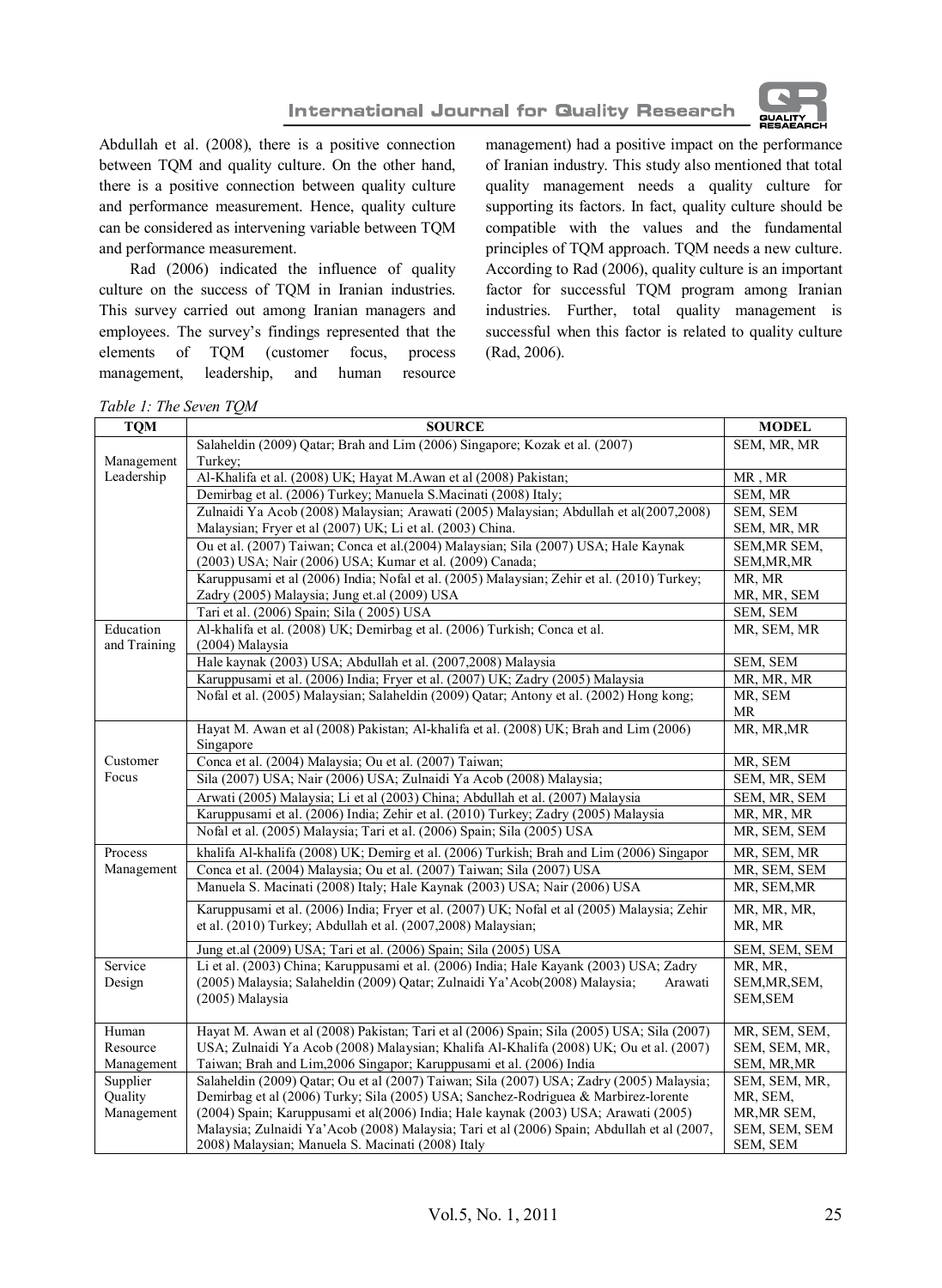

#### **7. TQM AND FIRM'S PERFORMANCE**

Fotopoulos et al. (2009) stated that total quality management is a main factor for performance improvement. According to Fotopoulos et al. (2009), leadership, process management, service design, human resource management, customer focus, Education and Training, and supplier quality management are critical success factors in TQM implementation. Fotopoulos et al. (2009) stated that these CSFs are efficient in improving quality, profitability, customer satisfaction, market share, decreasing defects, and price reduction. The role of TQM in improving performance and increasing customer satisfaction also was addressed by Waldman (1994), Karuppusami and Gandhinathan (2006), and Kumar, Grosbois, Choisne and Kumar (2008). This is because TQM is a philosophy, which emphasizes on the key role of customers and suppliers. The TQM also involves employees to achieve continuous improvement (Kumar et al, 2008). In Addition, according to Kumar et al (2008), performance measurement includes customer satisfaction, profit, and market share. In the same way, Kumar et al (2009) and Demirbag et al. (2006) pointed out that total quality management enables firms to improve their performance. The same result also referred in study of Awan, Bhatti and Bukhari (2007). According to Awan et al. (2007), some researchers discovered eight critical success factors of TQM that had positive impact on performance improvement. In another study, Anderson et al. (1994) through Deming management method examined the impact of seven factors of TQM such as management leadership, resource management, service design, quality management, customer focus, training, and process management on performance improvement. According to their study, there was a positive significant relationship between these seven factors and performance improvement. The Table 1 abstracted all literatures that reviewed the role of these seven factors under TQM concept.

As reviewed above, some problems faced by Iranian Automotive Industry were addressed. These problems were crucial for successful implementation of TQM.

Hence, according to the above addressed problems, which will be important for automobile industry in Iran, the current study will be continued with the following research questions and objectives.

#### **8. RESEARCH QUESTIONS**

The main research questions of this study are as below:

- · What are the effect determinants of total quality management on quality culture and performance in Iranian Automobile Industry?
- What is the relation between the seven soft factors of TQM and quality culture in Iranian Automobile Industry?
- · What is the relation between quality culture and performance in Iranian Automobile Industry?
- What is the direct and indirect effect of TQM on performance in Iranian Automobile Industry?

#### **9. RESEARCH OBJECTIVES**

The general objective of this research is to describe the influence of total quality management on quality culture and performance in Iranian Automobile Industry. The specific objectives of this research study are as below:

- To evaluate the effect of total quality management on quality culture and performance;
- · To discover the relationship between the seven soft factors of TQM and quality culture;
- · To find out the relationship between quality culture and performance and;
- To identify the direct and indirect effects of TQM on performance

#### **10. RESEARCH METHODOLOGY**

This research tries to employ quantitative survey in order to fulfill research hypotheses for Iranian Automobile Industry. However, in this paper we only focused on theoretical aspect of the research topic. There are three reasons that Iranian Automobile Industry was selected: 1) Iranian Automobile Industry is the largest manufacturing sector in Iran; 2) this industry creates a high percent age of employment; and 3) It contributes heavily in country's economic growth. The Population consists of all managers and employees of SAIPA and IRAN KHODRO. The SIAPA and IRAN KHODRO are selected because they are largest car manufacturers in Iran.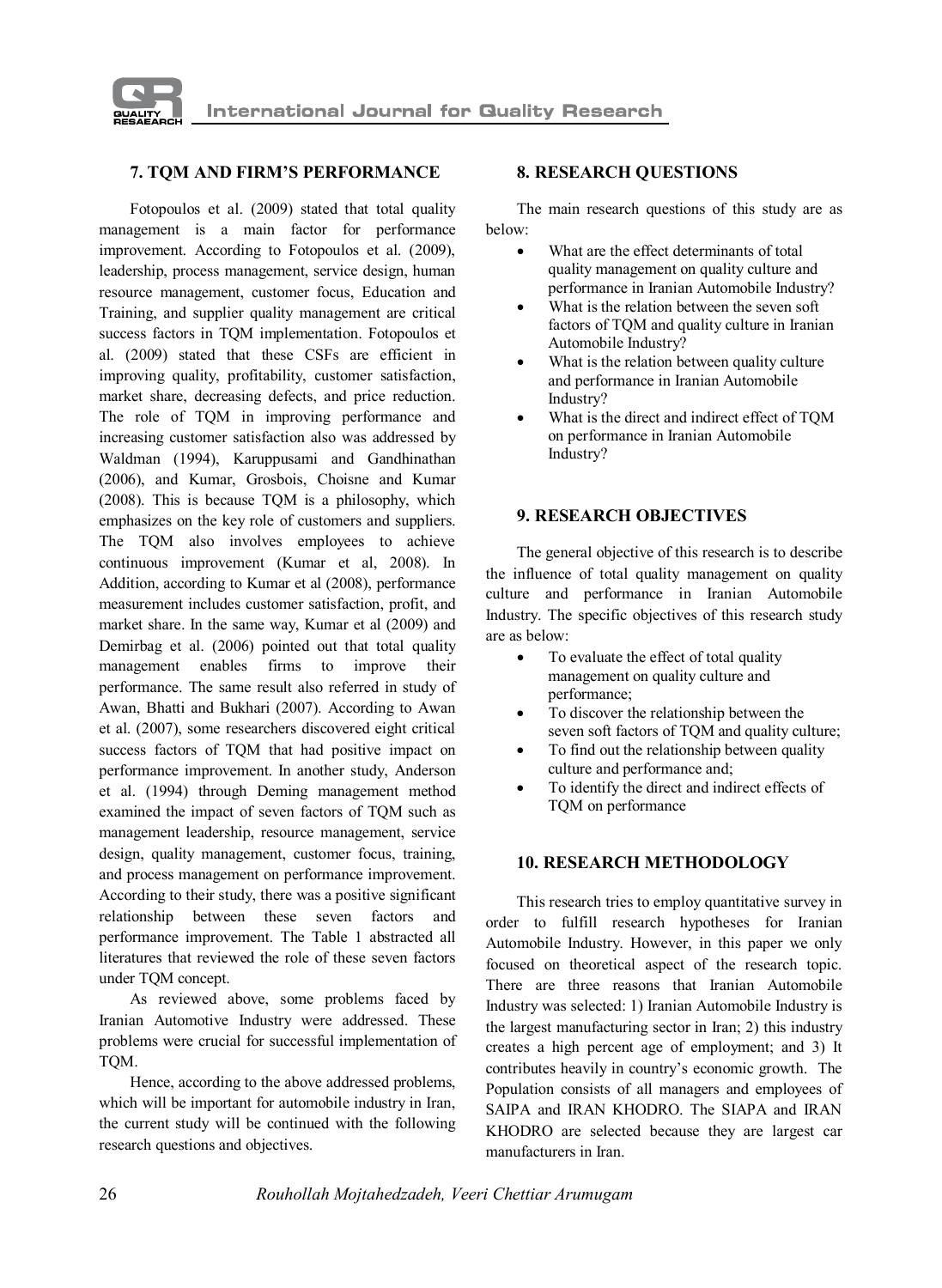

 A surveyed questionnaire is used to collect respondents' answers. In order to examine research hypotheses Structural Equation Modeling is used through SPSS AMOS.

## **10.1 Theoretical Model**

This model was shaped from three comprehensive variables including TQM, quality culture, and performance. The TQM is represented by many observed variables including customer focus, leadership, HRM, training, service design, process management, supplier management. Performance measurement is shown by three variables including customer satisfaction, market share, and profit. However, quality culture is not determined by any variable. These variables extracted from review of academic literatures. Furthermore, the linkages between variables are developed based on the theoretical framework.

Various authors were empirically tested some variables of Total Quality Management. According to reviewing literatures, these authors including Ou et al (2007) (customer focus, HRM, Leadership, Supplier quality management, and process management); Sila (2007) ( Leadership, customer focus, HRM, process management, Supplier quality management); Macinat (2008) ( leadership, supplier quality management, process management); Ya'acob (2008) ( leadership, customer focus, HRM, quality management, service design); Al-khalifa et al. (2008) ( leadership, customer focus, education and training, process management, HRM); Karuppusami et al. (2006) ( leadership, customer focus, Supplier quality management, HRM, process management, education and training, service design); Demirbag (2006) (leadership, quality management, education and training, process management); Salaheldin (2009) ( leadership, education and training, service design, quality management); Fryer, Antony and Douglas (2007) ( leadership, quality management, process management, education and training); Sila (2005) ( leadership, customer focus, HRM, process management, quality management); Tari, Molina and Castejon (2006) ( leadership, HRM, customer focus, quality management, process management) and Brah and Lim (2006) ( customer focus, HRM, process management, leadership).

 On the other hand, there were many authors that were empirically examined variables of company's performance. The authors included Demirbag et al.

(2006) (market share); Liao (2005) (market share, profit); Ou et al. (2007) (Customer satisfaction, and profit); Kumar, Smart, Maddern and Maull (2008) (profit, Market share, and customer satisfaction); Chi, Kilduff and Gargeya (2009) (profit, Market share); Brah and Lim (2006) (customer satisfaction, market share); Awan et al. (2007) (profit); Willson et al. (2000) ( customer satisfaction, market share, and profit); Sila (2007) (market share, profit); Kayank (2003) (profit, market share); Ya'acob (2008) ( customer satisfaction and profit); Arawati (2005) (market share, profit); Rahman and Bullock (2005) (customer satisfaction); Fuentes-Fuentes, Albacete-Saez and Liorens and Verdu (2004) (profit, customer satisfaction, and market share); Zehir and Sadikoglu (2010) (customer satisfaction, market share); Zhang (2000) ( customer satisfaction, profit).

It can be seen that all variables of this theoretical model is strongly supported by different research studies. The theoretical model of this study is unique when quality culture is added as mediating factor. As Abdullah et al. (2009) stated the quality culture is a fundamental element in such research model. According to review of earlier studies, there was no sufficient study to investigate the role of quality culture as a mediate variable between TQM and Companies' performance in Iranian Automobile Industry. Hence, the current study attempts to use quality culture as an intervening variable in order to investigate its pivotal role between TQM and Performance. The Figure 1 portrayed the theoretical model of the current study.

Kanapathy (2008) addressed the positive relationship between leadership and quality culture. Furthermore, management leadership plays an important role in encouraging companies to achieve quality culture. Hence, Leadership is a fundamental factor in creating a quality culture within the organization. On the other hand, Tari (2005) represented the relationship between customer focus and quality culture.According to Tari (2005), customer focus is one of the most important factors that include tools and techniques for quality culture. In the same way, education and training is a factor that can improve skills in an organizations and this factor is very effective in changing the culture of a company Rad (2006).Supplier quality management is described as a comprehensive paradigm for enhancing organizations and competitiveness. Flynn et al (1994) cited quality management as an important factor that influences quality culture. A qualified supplier can increase the quality of manufactured products.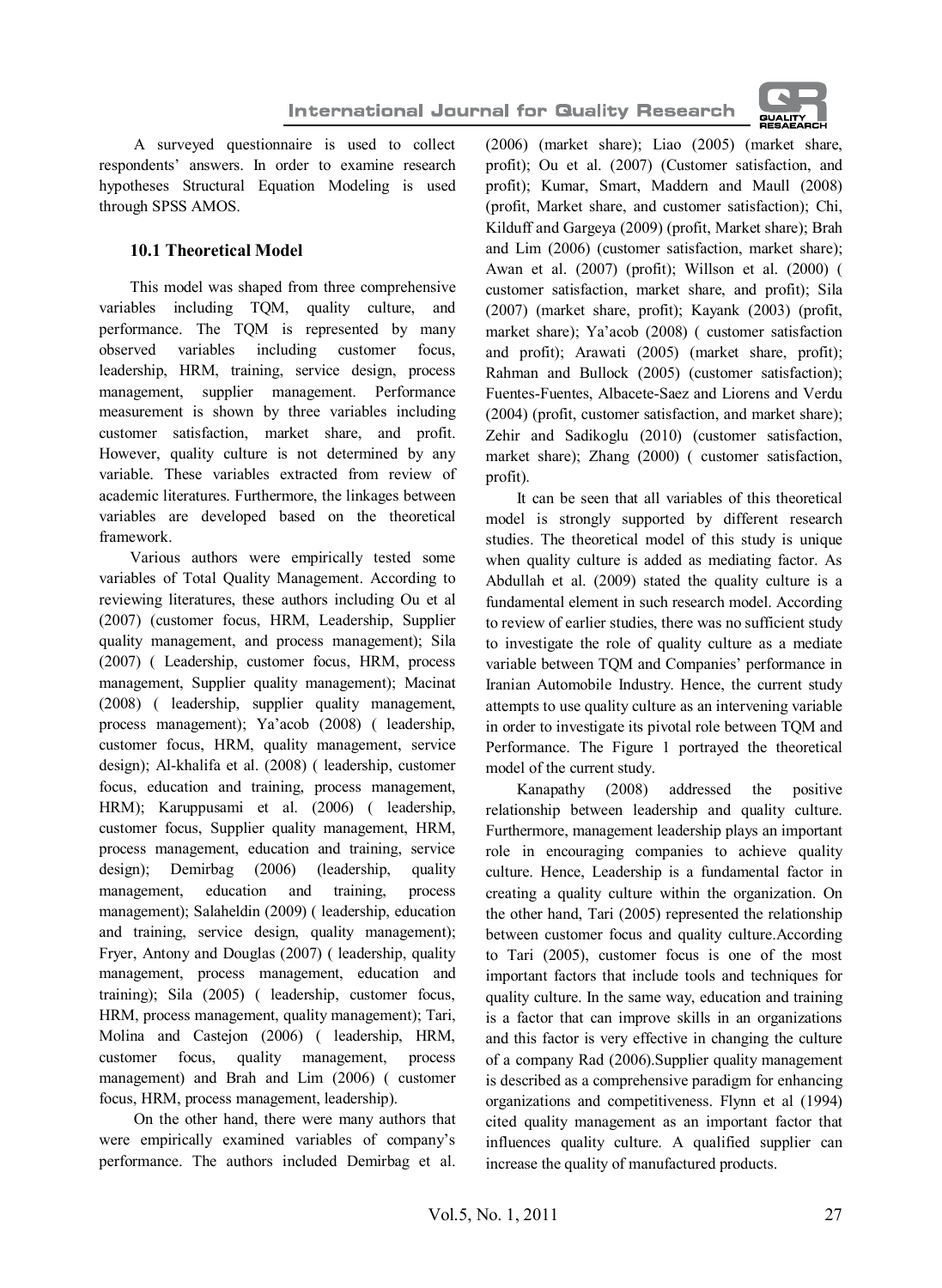



*Figure 1: The Theoretical Model*

Flynn et al (1994) also addressed the relationship among human resource management, process management, and service design with quality culture.

**10.2 Hypotheses Development**

The hypotheses of this study are developed as following:

- H1: Management leadership is positively related to quality culture
- H2: Customer focus is positively related to quality culture
- H3: Education & training is positively related to quality culture
- H4: SQM is positively related to quality culture
- H5: HRM is certainly connected to quality culture
- H6: Process management is certainly connected to quality culture
- H7: Service design is positively related to quality culture
- H8: Leadership is positively related to performance measurement
- H9:Customer focus is positively related to performance
- H10:Education & training is positively connected to performance
- H11:SQM is directly connected to performance measurement
- H12:HRM is positively and directly connected to performance
- H13:Process management is positively related to performance measurement
- H14:Service design is positively related to performance measurement
- H15:Quality culture is positively related to performance

#### **11. CONCLUSION**

The aim of this paper was to carry out a theoretical study on the determinants of Total Quality Management in the Iranian Automotive Industry. The main contribution of this paper was to persuade managers to take a serious attention on the relationship among TQM determinants, quality culture, and performance improvement in the Iranian Automotive Industry. Investigating the relationship led us to lucrative outcomes. Iranian automobile industry has particularly been chosen for several reasons. First, automotive industry is the second most active industry in Iran after oil and gas sector. Second, it has a major contribution to the country's GDP growth. Third, the sector directly employs 2.3% of country's workforce. Fourth, the industry is looking forward to export its products to global markets. Due to cutthroat competition, turbulent business environment, increasing customers' expectation, and increasing demands Iranian Automotive Industry must consider TQM, which is a serious problem faced by the sector.

28 *Rouhollah Mojtahedzadeh, Veeri Chettiar Arumugam* Due to lack of studies on above addressed problem in the country, attempts were made to investigate the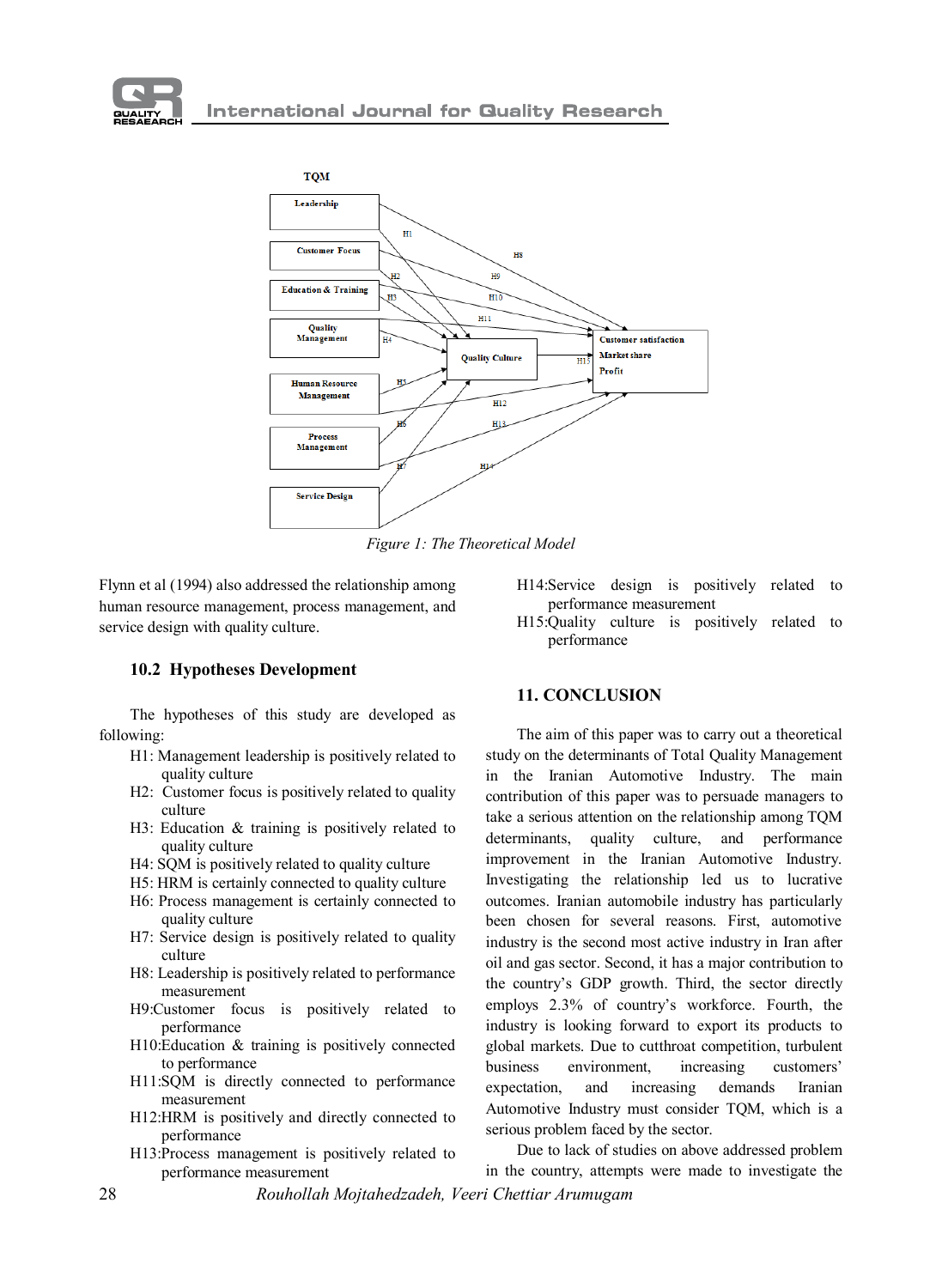

**International Journal for Quality Research** 

determinants of TQM in Iranian Automotive Industry. This study theoretically reviewed prior literatures on same problem in other countries. The aim was to shed some light on the research problem. A survey is designed in order to conduct an empirical research for examining survey's hypotheses. It is hoped that the important facts addressed in this paper will be a means whereby managers and researchers will be able to investigate the TQM problem in Iranian Automotive Industry with better awareness.

### **12. REFERENCES**

- [1] Abdullah, Bin M. M., & Uli, J. (2007). Direct, indirect and total effect of critical soft factors on organizational performance: evidence from Malaysian electrical and electronics firms. Unitar e-Journal, 3(2), 11-26.
- [2] Abdullah, Bin M. M., Uli, J., & Tari, Jose,Juan.(2008).The influence of soft factors on quality Improvement and performance. The TQM Journal.20 (5), 435-452.
- [3] Abdullah, Bin M. M., Uli, J., & Tari, Jose,Juan.(2009).The relationship of performance with soft Factors and quality improvement. Total Quality Management& Business Excellence.20(7), 735 – 748.
- [4] Abedini, J., & Peridy, N. (2009). The Emergence of IRAN in the world car industry: An estimation of its export potential. 790-818.
- [5] Afsharipour, A., Afshari, A., and Amin, S, L. (2006).E-procurement in automotive supply chain of Iran: Department of Business Administration and Social Sciences Division of Industrial Marketing and e-Commerce. 1-170.
- [6] Ahire, S., Golhar, D., and Waller, M. (1996). Development and validation of TQM implementation constructs. Decision Sciences, 27(1), 23-56.
- [7] Al-Khalifa,K., & Aspinwall, E. (2008). Critical success factors of TQM: A UK study. International Journal of Productivity and Quality Management, 3(4), 430-443.
- [8] Al-khalifa, K. and Aspinwall, E. (2001). Using the competing values framework to investigate the culture of Qatar industries', Total Quality Management, 12(4), 417–428.
- [9] Al-Nofal, A., Zairi, M., and Ahmed, A. M. (2004). Critical factors of TQM: An International Comparative Benchmarking Analysis. School of Management, University of Bradford, UK Working papers. 4(11).
- [10] Anderson, J. C., Rungtusanatham, M., & Schroeder, R.G. (1994). A theory of quality management underlying the Deming management method. Academy of Management Review 9(3), 472-509.
- [11] Antony, J., Leung, K., Knowles, G., & Gosh, S. (2002). Critical success factors of TQM implementation in Hong Kong industries. International Journal of Quality and Reliability Management, 19(5), 551–566.
- [12] Arawati, A. (2005). The structural linkages between TQM, product quality performance, and business performance: Preliminary empirical study in electronics companies. Singapore Management Review, 27(1), 87-105.
- [13] Awan, M. H., Bhatti, M. I., & Bukhari, K, (2007). Identification of Critical Success Factors Of TQM Implementation and their impact on Business Performance of Manufacturing Sector in Pakistan.1-23
- [14] Awan, M. H., Bhatti, I. M., Bukhari, K., & Qureshi, A. M. (2008). Critical Success Factors of TQM: Impact on Business Performance of Manufacturing Sector in Pakistan. International Journal of Business and Management Science, 1(2), 87-203.
- [15] Black, S., & Porter, L. (1996). Identification of critical factors of TQM. Decision Sciences, 27,1-21.
- [16] Brah, S.A., Wong, J.L., and Rao, B.M. (2000).TQM and business performance in the Services sector: a Singapore study. International Journal of Operations & Production Management, 20 (11) 1293-312.
- [17] Brah, S., & Lim, H. (2006). The effects of technology and TQM on the performance of logistics companies. International Journal of Physical Distribution & Logistics Management, 36(3), 192-209.
- [18] Chi, T., Kilduff, P. D, & Gargeya, V. B.(2009). Alignment between business environment characteristics, competitive priorities, supply chain Structures and firm business performance. International Journal of productivity and performance management, 58(7),645-669.
- [19] Christiansen, J.S., & Lee, W.Y. (1994). Total Quality Management and Corporate Performance: An empirical investigation (Ford Motor Co. and Kent State University. USA. Working Paper)
- [20] Conca, J. F., Llopis, J., & Tari, J.J. (2004). Development of a measure to assess quality management in certified firms. European Journal of Operational Research 156(3), 683-697.
- [21] Deming, E.W. (1986). Out of Crisis, Cambridge, MA: MIT Center for Advanced Engineering.
- [22] Deming, W.E. (1982). Quality, Productivity and Competitive Position. MIT Center for Advanced Engineering Study, Cambridge, MA.
- [23] Demirbag, M., Tatoglu, E., Tekinkus, M., & Zaim, S. (2006). An analysis of the relationship between TQM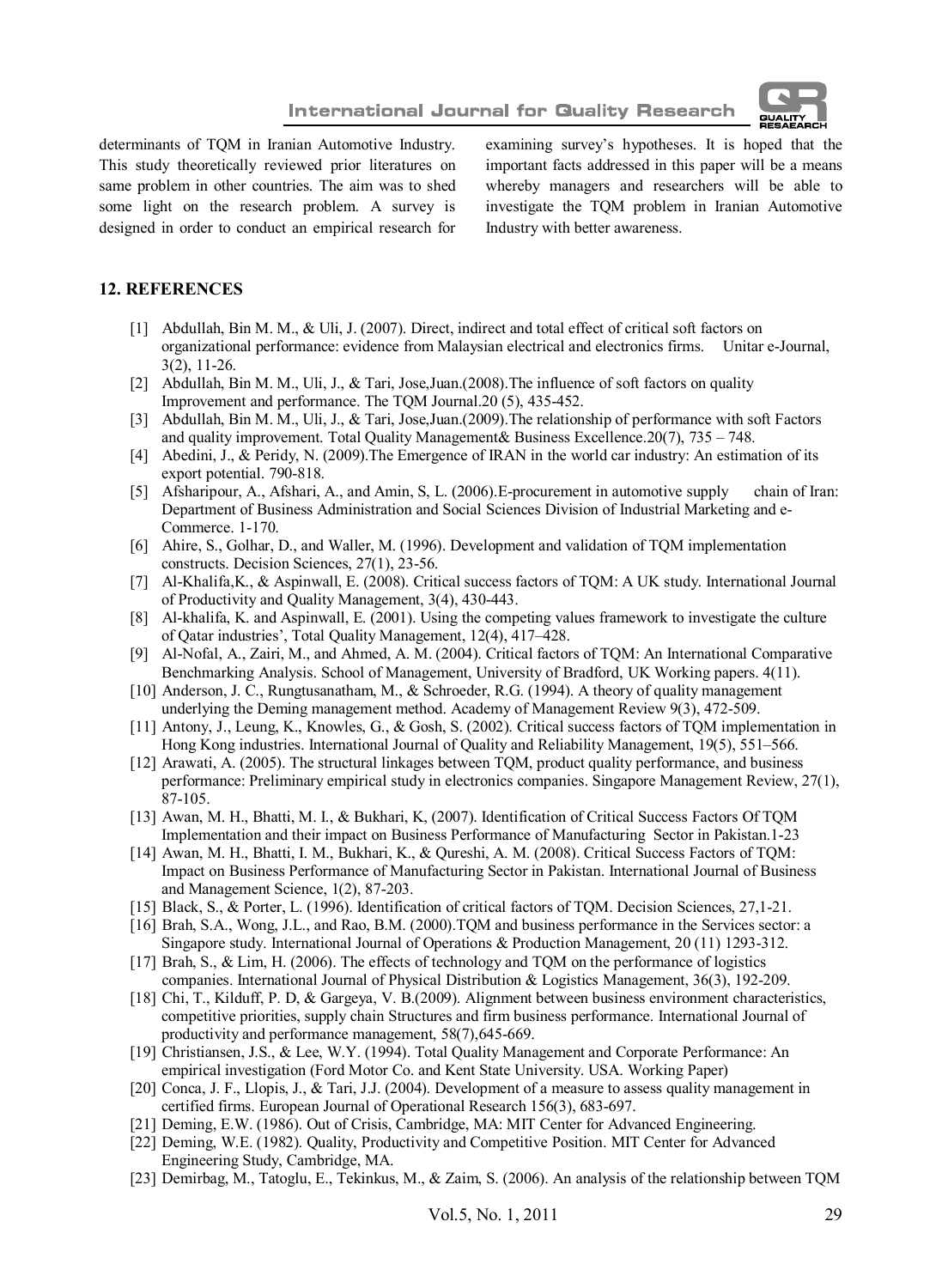# **International Journal for Quality Research**

implementation and organizational performance: Evidence from Turkish SMEs. Journal of Manufacturing Technology Management, 17(6), 829-47.

- [24] Easton, G.S., & Jarrell, S.L. (1998). The effects of total quality management on corporate performance: An empirical investigation. Journal of Business, 71(2), 253-307.
- [25] Ehlers,D.U.(2009). Understanding quality culture: Quality Assurance in Education. Journal of Business Information System. 17(4), 343-363
- [26] Flynn, B.B., Schroeder, R.G., & Sakakibara, S. (1994). A framework for quality management research and an associated measurement instrument. Journal of Operations Management, 11(4), 339- 366.
- [27] Forouzan, A., & Mirassadallahi, K. (2009).An investigation into Iran's auto industry and analyzing the effects of importation on its growth: A system dynamics approach. 1-13.
- [28] Fotopoulos, C.B., & Psomas, E.L. (2009).The impact of "soft" and "hard" TQM elements on quality management results. International Journal of Quality & Reliability Management. 26(2), 150-163.
- [29] Fryer, Karen J., Antony, J., & Douglas, A. (2007).Critical success factors of continuous improvement in the public sector. The TQM Magazine,19(5), 497-517.
- [30] Fuentes-Fuentes, M. M., Albacete-Saez, C.A., Llorens-Montes, F.J. (2004). The impact of environmental characteristics on TQM principles and organizational performance. Omega, 32(6), 425-442.
- [31] Haeri, A.G. (2005). Total quality management in an Iranian Auto Part Manufacture: The case of "RAFA". Master of Art dissertation.1-68
- [32] Handfield, R., Ghosh, S., & Fawcett, S.(1998). Quality-driven change and its effects on financial Performance. Quality Management Journal 5 (3), 13–30.
- [33] Hansson, J. & Klefsjo, B. (2003). A Core Value Model for Implementing Total Quality Management in Small Organizations. The TQM Magazine. 15(2). 71-81.
- [34] Hendricks, K. B., & Singhal, V.R. (1997). Does implementing an effective TQM program actually improve operating performance? Empirical evidence from firms that have won quality awards. Management Science, 43, 1258-1274.
- [35] Hendricks, K.B., & Singhal, V.R. (2001). Firm characteristics, total quality management, and financial performance. Journal of Operations Management, 19, 269-285.
- [36] Ilias, S. (2009). Iran's Economic Conditions: U.S. Policy Issues. Analyst in International Trade and Finance. 1-40.
- [37] Irani, Z., Beskese, A., & Love, P. E. D. (2004). Total quality management and corporate culture: Constructs of organizational excellence. Technovation, 24, 643-50.
- [38] Jung, Y. J., Wang, J.Y., & Wu, S. (2009). Competitive strategy, TQM practice, and continuous improvement of international project management. A contingency study. International Journal of quality & reliability management, 26(2), 164-183.
- [39] Juran, J.M. (1982). Juran on quality improvement. New York, NY: Juran Institute.
- [40] Kanapathy, K. (2008). Critical factors of quality management used in research questionnaires:A review of literature. Sunway Academic Journal.19-30
- [41] Kanji, G.K., & Tambi, A.M.B. (1999).Total quality management in UK higher education Institutions. Total Quality Management,10(1),129-53.
- [42] Kanji, G. and Yui, H. (1997). Total quality culture. Total Quality Management, 8(6), 417–428.
- [43] Karuppusami. K., & Gandhinathan, R. (2006). Pareto analysis of critical success factors of total quality management. The TQM Magazine, 18(4), 372-385.
- [44] Kaynak, H. (2003). The relationship between TQM practices and their effects on firm performance. Journal of Operations Management,21(4),405-35.
- [45] Kozak, M., Asunakutlu, T., & Safran, B. (2007). TQM implementation at public hospitals: A study in Turkey. International Journal of Productivity and Quality Management, 2(2) 193–207.
- [46] Kumar, D. V., Grosbois, D. F., Choisne., & Kumar U. (2008). Performance measurement by TQM adopters. The TQM Journal, 20(3), 209-222.
- [47] Kumar, V., Choisne, F., Grosbois, D., & Kumar, U. (2009). Impact of TQM on company's performance. International journal of quality & reliability management, 26(1), 23-37.
- [48] Kumar, V., Smart, P.A., Maddern, H. & Maull, R.S. (2008).Alternative perspectives on service quality and customer satisfaction: the role of BPM. International Journal of Service Industry Management, 19(2), and 176-87.
- [49] Kunst, P., & Lemmink, J. (2000).Quality management and business performance in hospitals:A search for success parameters. Total Quality Management, 11(8), 1123-33.
- [50] Lai, C. M. (2003). An investigation into the relationship between Total Quality management Practice and Performance in a Taiwan Public Hospital. PhD Dissertation.1- 323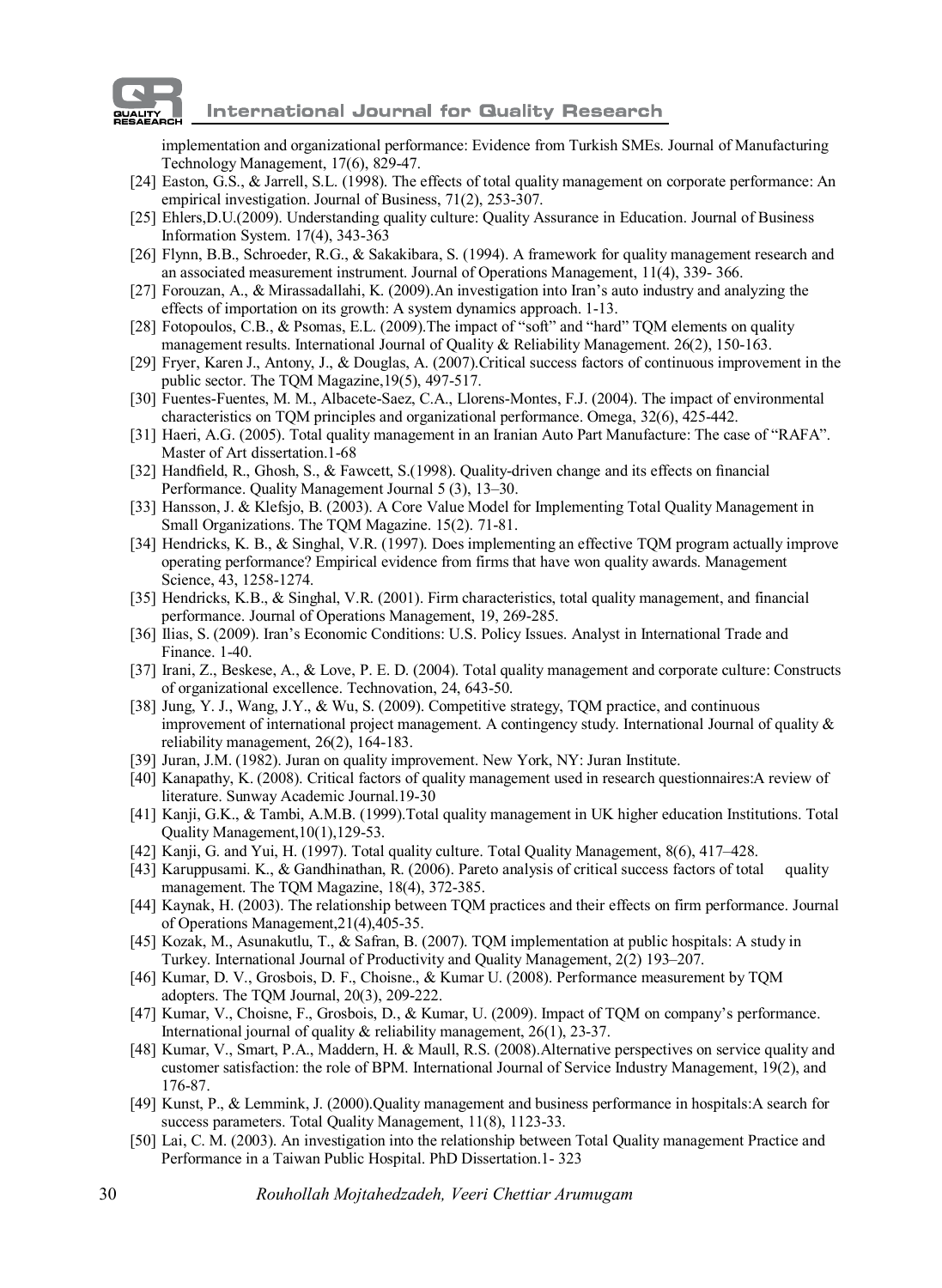

- [51] Liao, Yao-Sheng. (2005). Business strategy and performance: The role of human resource management control. Personal Review, 34(3), 294-309.
- [52] Li, J. H., Andersen, A. R., & Harrison, R. T. (2003). Total quality management principles and practices in China. International Journal of Quality & Reliability Management, 20(9), 1026-1050.
- [53] Liorens, M. F. J., & Verdu, J, A. J. (2004). Total quality management, institutional isomorphism and performance: The case of financial services. The Service Industries Journal, 24(5), 103-119.
- [54] Macinati, S. M. (2008). The relationship between quality management systems and Organizational performance in the Italian National Health Service. Elsevier Ireland Ltd, 85(7), 228-241.
- [55] Motwani, J. (2001). Measuring critical factors of TQM. Measuring Business Excellence, 5(2), 27–30.
- [56] Motwani, J.G., Mahmoud, E., & Rice, G. (1994). Quality practices of Indian organization: An empirical analysis. International Journal of Quality and Reliability Management, 11, 38-52
- [57] Nair, A. (2006). Meta-analysis of the relationship between quality management practices and firm performance–implications for quality management theory development. Journal of Operations Management. 24(6), 948-975.
- [58] Najeh, R. I., & Kara, Z. (2007). A Comparative study of Critical Quality factors in Malaysia, Palestine, Saudi Arabia, Kuwait and Libya. Total Quality Management and Business Excellence, 18(1/2), 189-200.
- [59] Nkechi Eugenia, I. (2010).Quality Improvement in a Global Competitive Marketplace-Success Story from Nigeria. International journal of business and management, 5(1),
- [60] 211-218.
- [61] Nofal Al, A., Omaim Al, N., & Zairi, M. (2005). Critical Factors of TQM: An Update on the Literature.5 (23),1-19.
- [62] Oakland, J.S. and Porter, L.J. (1995) Total Quality Management: Text with Cases, Oxford: Butterworth-Heinemann Ltd.
- [63] Ou, S. C., Liu, C. F., Hung, C. Y., & Yen, C. D. (2007). The effects of total quality management on business management: Evidence from Taiwan Information related Industries, 1-37.
- [64] Phusavat, K., Anussornnitisarn, P., Helo, P., & Dwight, Richard. (2009). Performance measurement: Roles and challenges. Industrial Management & Data Systems, 109(5), 646-664.
- [65] Powell, T.C. (1995). Total quality management as competitive advantage: A review and empirical study. Strategic Management Journal, 16, 15-37.
- [66] Prajogo, D.I., & Sohal, A.S.(2006). The relationship between organization strategies, total quality management (TQM) and organization performance-the mediating role of TQM. European Journal of Operational Research, 68, 35-50.
- [67] Rad, M, M, A. (2006). The impact of organizational culture on the successful implementation of Total Quality Management. The TQM Magazine.18 (6), 606-625.
- [68] Rahman , & Bullock, P. (2005). Soft TQM, hard TQM, and organizational performance relationships: An empirical investigation. The International Journal of Management Science, 33, 73-83.
- [69] Reid, R.D., & Sanders, N. R. (2007). Operation Management. USA: WILEY
- [70] Saizarbitoria, I. H. (2005). How quality management models influence company results –conclusions of an empirical study based on the Delphi method. Total Quality Management & Business Excellence, 17(6), 775-94.
- [71] Salaheldin, I. (2009). Critical success factors for TOM implementation and their impact on performance of SMEs. International journal of productivity and performance management, 58(3), 215-237.
- [72] Samson, D., & Terziovski, M. (1999). The relationship between total quality management practices and operational performance. Journal of Operations Management, 17,393-409.
- [73] Sanayei, Ali, Dolatabady R. H., & Shafeai, R. (2008). The use of integrated method of the fishbein's attitude model and customer-oriented requirements to improve e-customer behavior and attitude (Case study: Automobile vending system in Iran), 1-16.
- [74] Saraph, J.V., Benson, G., & Schroeder, R. G. (1989). An instrument for measuring the critical Factors of quality management. Decision Sciences, 20(4), 810–829.
- [75] Seetharaman, A., Sreenivasan, J., & Boon, P. L. (2006). Critical success factors of total quality management. Quality & Quantity, 40, 675–695.
- [76] Shahbazipour, Mehdi. (2008). A feasibility study of the Total quality management in Hospitality industry with a case study in Esfahan. Master dissertation.1-227
- [77] Sila, I. (2007). Examining the effects of contextual factors on TQM and performance through the lens of organizational theories: An empirical study. Journal of operations Management, 83-109.
- [78] Sila, I. (2005). The influence of contextual variables on TQM practices and TQM-organizational performance relationships. The Business Review, Cambridge, 4, 204-209.
- [79] Sila, I., & Ebrahimpour, M. (2005). Critical linkages among TQM factors and business results.International